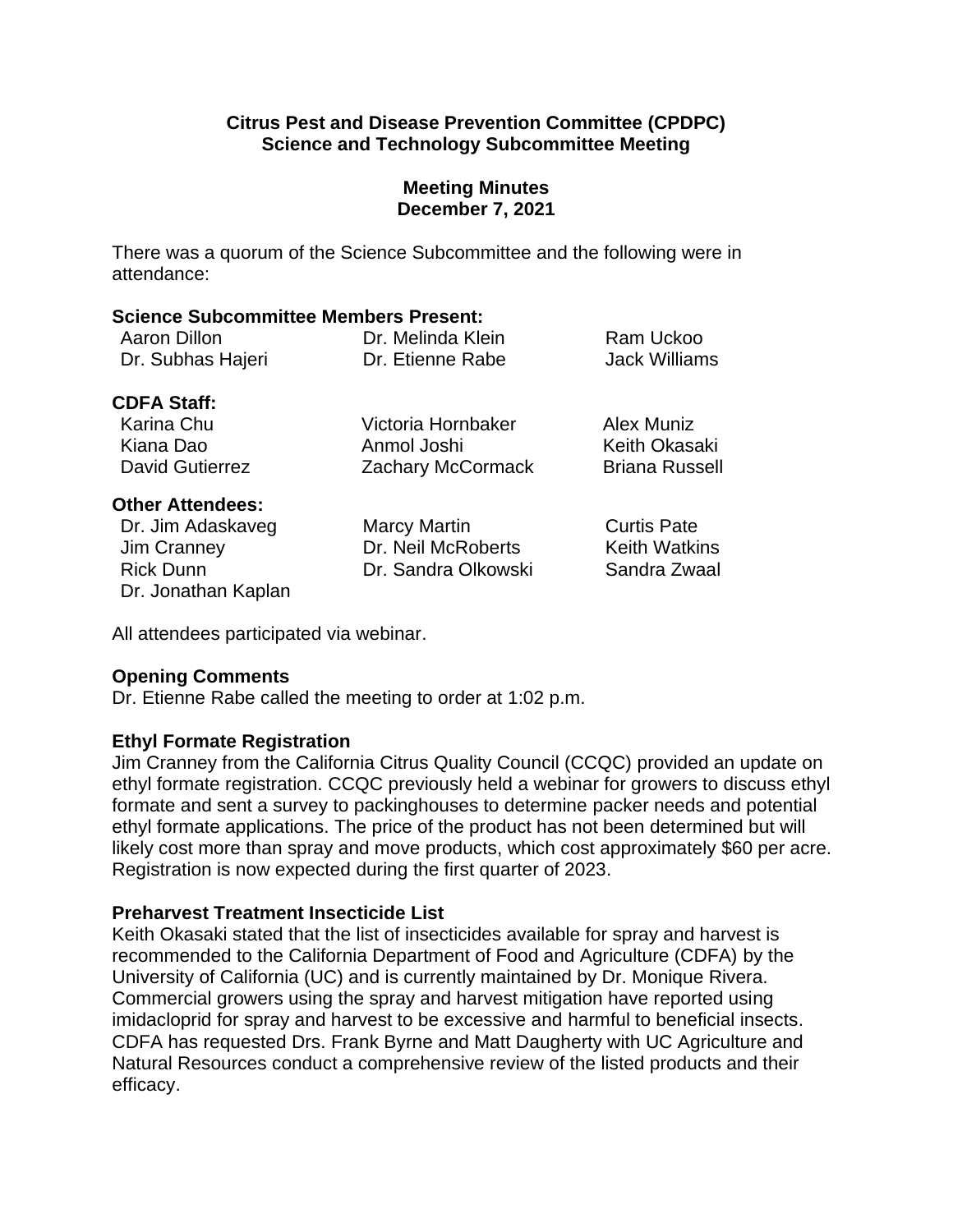Aaron Dillon would like the nursery treatment list to be reviewed and generic versions of approved insecticide products added to the list. Victoria Hornbaker stated the approved nursery insecticides are tied to the Program Environmental Impact Report (PEIR) which is being revised. Any adjustments to approved products could delay revision and certification of the PEIR. Generic product recommendations for the nursery treatment list should be sent to Mr. Okasaki for review.

### **Sweet Orange Scab (SOS) Working Group Update**

 Dr. Rabe reported that the recommendation from the previous Science Subcommittee meeting was presented to the full CPDPC. The CPDPC concurred with the recommendation and moved to pursue rulemaking to establish an SOS interior the quarantine area from the current five-mile radius to a one-mile radius based on SOS quarantine, with the caveat that the SOS working group attempts to reduce the size of biology. Secretary Ross subsequently approved the motion.

 Agriculture (USDA) to confirm the reduction to a one-mile radius quarantine area. The Mr. Okasaki stated CDFA will continue to work with the United States Department of current USDA federal order for SOS does not specify a distance for a state interior quarantine radius. Dr. Jim Adaskaveg has provided peer reviewed research to justify the one-mile radius and will also provide supporting California specific weather data to USDA, via Mr. Okasaki. If rulemaking proceeds smoothly, the regulation may be in place by Fall 2022.

Additionally, members of the SOS working group will continue pursuing the following tasks:

- 1. Petitioning USDA to change the quarantine triggering event to detection of reproductive spores rather than a PCR-positive test. – Mr. Cranney is working with USDA and CDFA, Mr. Cranney, and Helene Wright from USDA will meet later this week to discuss further.
- 2. Petitioning USDA to lessen quarantine requirements to allow tarping in place of stem and leaf removal for growers. – Mr. Okasaki, Mr. Cranney, and Ms. Hornbaker are meeting with Ms. Wright from USDA later this week and will also discuss this item.
- 3. Continuing research to minimize packinghouse procedures. Dr. Adaskaveg has a project with the Citrus Research Board and has submitted a permit request to study the SOS-positive samples collected by CDFA. The research project will evaluate SOS packinghouse procedures with the goal of reducing redundancies.
- 4. Begin working with USDA to establish an exit strategy to remove areas from SOS regulation through survey and adopt the standard of finding reproductive spores as the triggering event for establishing a quarantine. – Dependent on the result of the first action item for altering the triggering event to detecting reproductive spores.